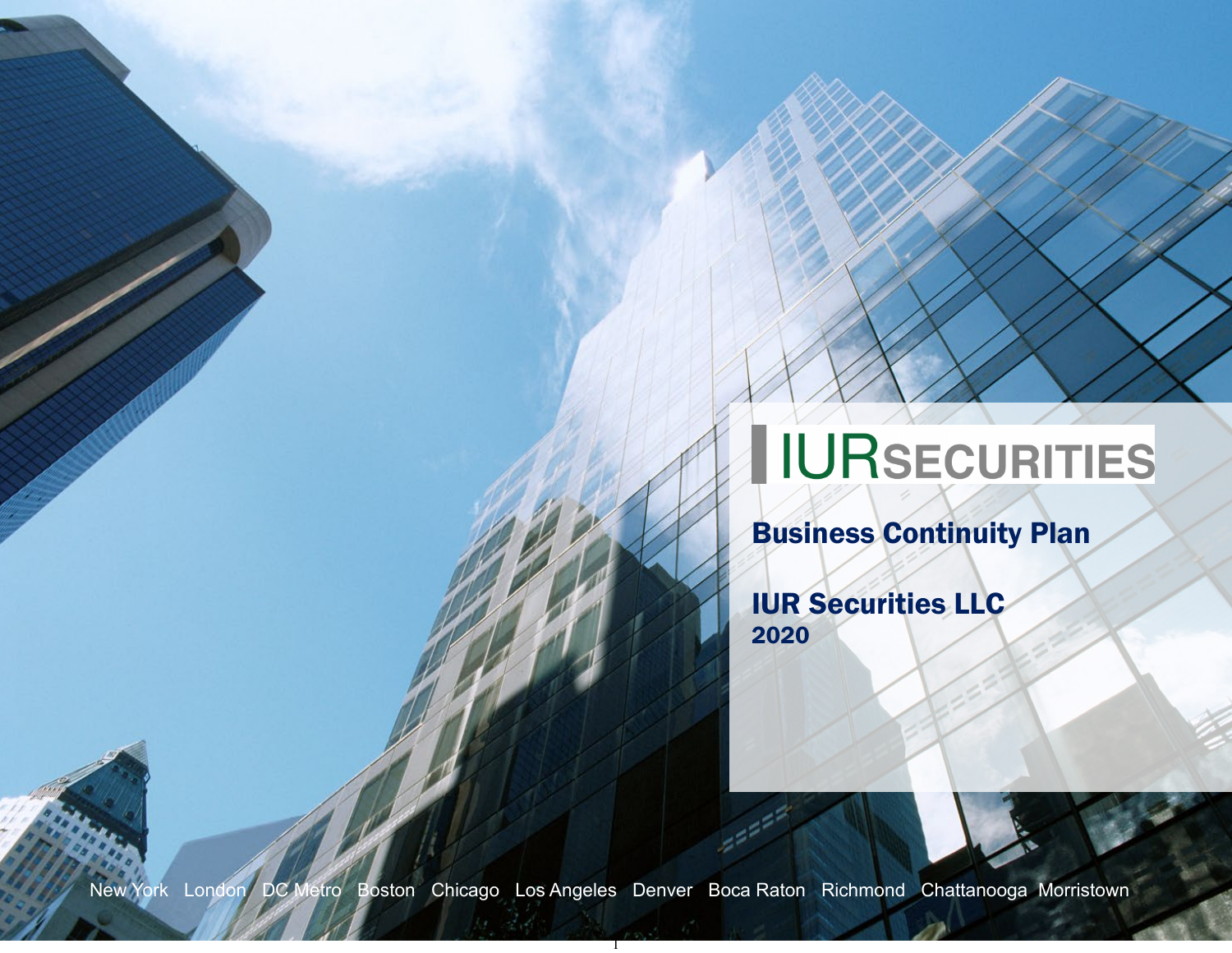# TABLE OF CONTENTS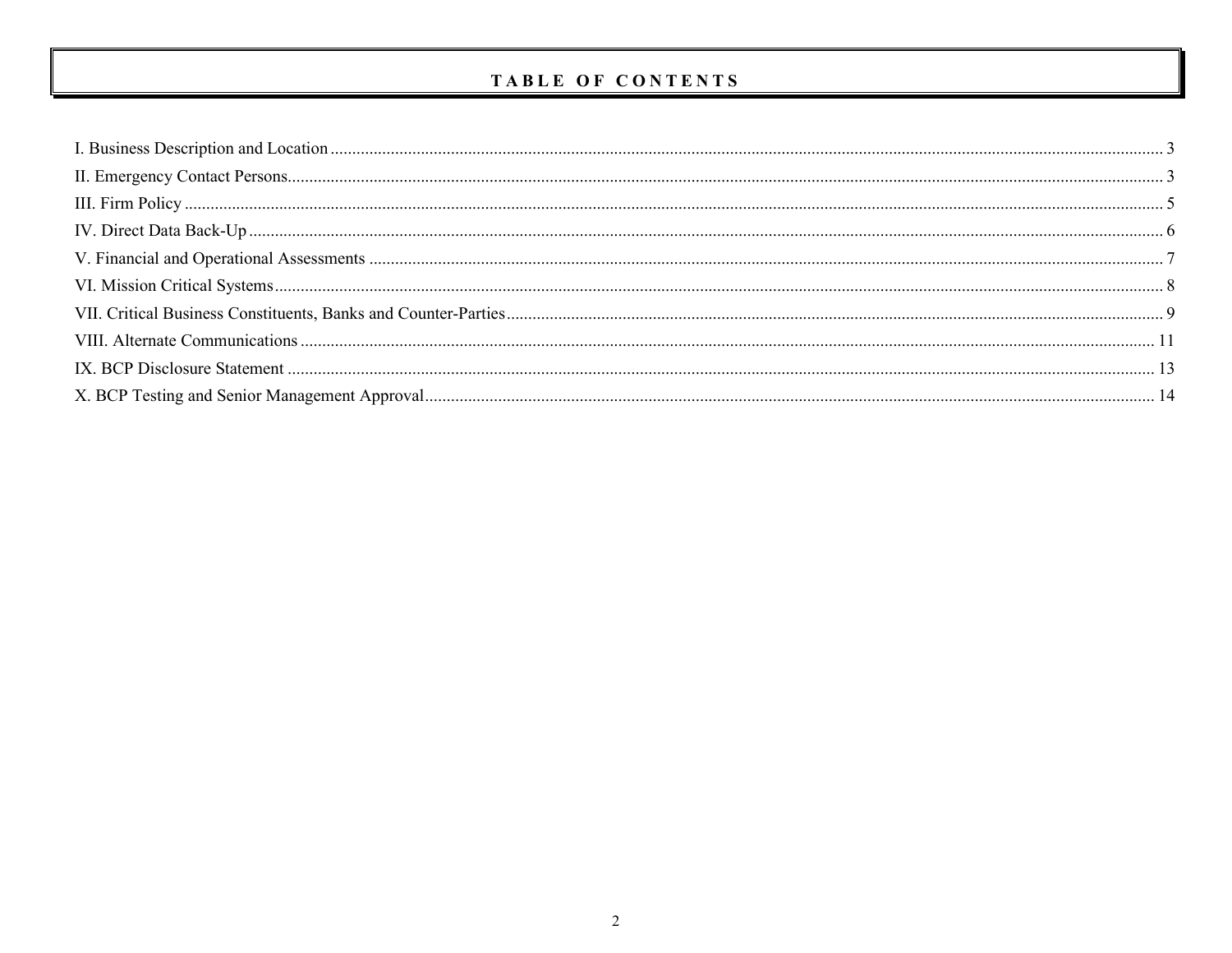# **I. Business Description and Location**

## <span id="page-2-0"></span>**Business Description**

IUR Securities LLC ("IUR") is a limited liability company duly organized under the laws of the state of Delaware. IUR is affiliated with IUR Capital LLC, a registered Investment Adviser with the Securities and Exchange Commission ("SEC") and IUR Capital Ltd, an Investment Advisor authorized and regulated by the UK Financial Conduct Authority and a Registered Portfolio Manager with the Ontario Securities Commission.

The Firm is applying for FINRA membership to be able to conduct activities as Introducing Broker-Dealer that clears all of its transactions in securities through Interactive Brokers ("IB"). IUR will primarily act as an agency broker in U.S. equity securities and foreign equity securities. IUR will also act as a put and call broker or dealer or option writer.

Gareth Ryan ("Ryan") will serve as the President, Chief Executive Officer ("CEO"), Chief Compliance Officer ("CCO"), Anti-Money Laundering Compliance Officer ("AMLCO"), Executive Representative and Supervisory Principal of IUR. Ryan will retain ultimate responsibility for complying with the Firm's designated supervisory policies and procedures as set forth in more detail in the Firm's WSPs. Daniel Roberts ("Roberts") will serve as the Registered Options Principal ("ROP"), and Second Principal. Ivana Shumberg ("Shumberg") will serve as the Financial and Operations Principal ("FINOP"), Principal Financial Officer, and Principal Operations Officer. All associated persons who are involved in the Firm's securities business will have all applicable licenses required to fulfill their duties as representatives of IUR.

#### **Office Address**

IUR's main office and office of supervisory jurisdiction ("OSJ") is located at Third Floor Lansdowne House 57 Berkeley Square, London, W1J6 ER, United Kingdom.

#### <span id="page-2-1"></span>**Alternative Address**

IUR's alternative address in the case of an emergency is 312a Broad Ave, Stanton, IA, 51573.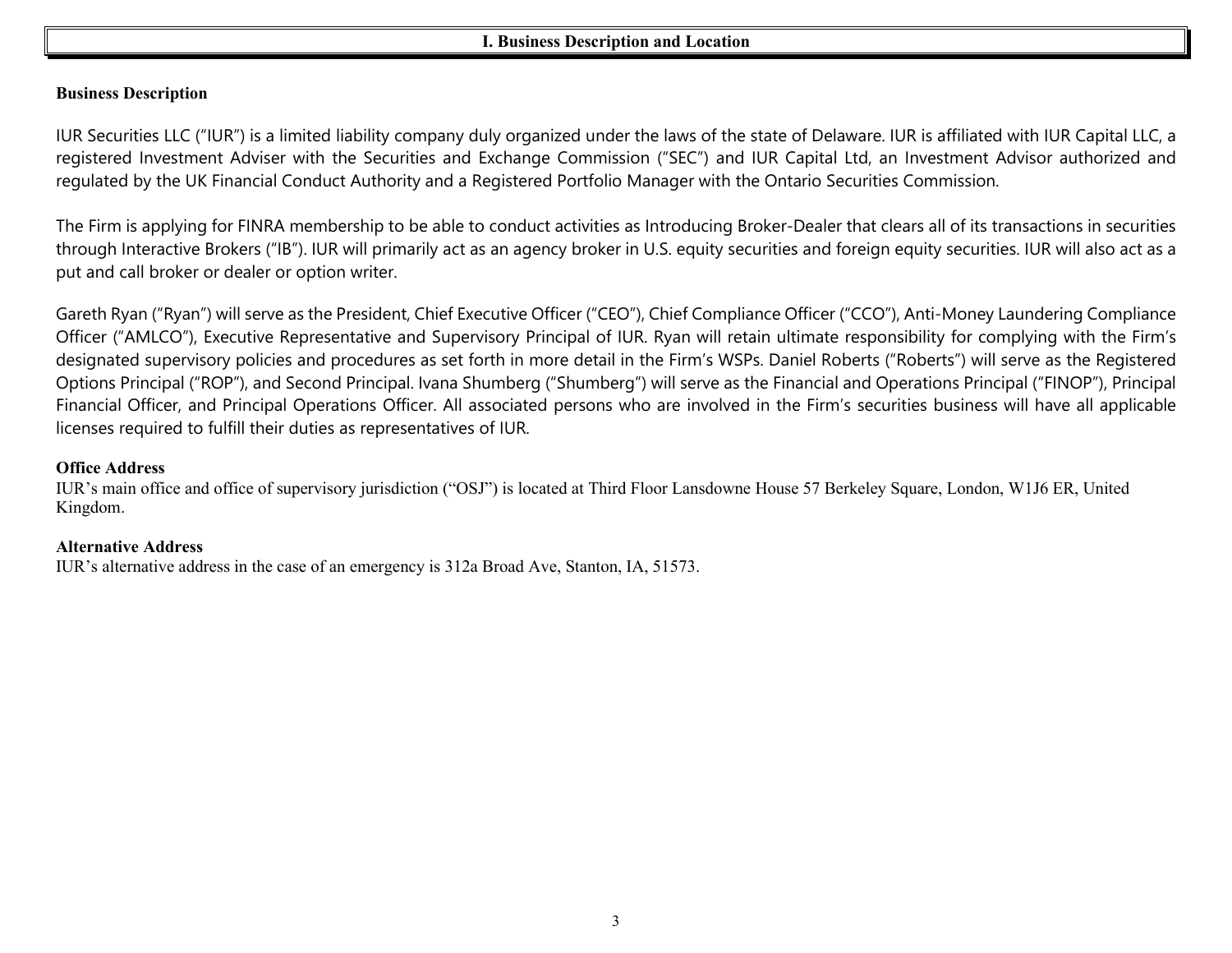# **II. Emergency Contact Persons**

IUR's emergency contact persons are Gareth Ryan and Daniel Roberts. See contact details below:

- Gareth Ryan Phone: +44 203 687 0583 (office) + 44 7494 128 413 (mobile) Email: gryan@iursecurities.com
- **Daniel Roberts** Phone: +1 402 990 2768 (mobile) Email: droberts@iursecurities.com
- **Ivana Shumberg** Phone: +1 713 582 4897 Email: ishumberg@cpa.com

These names will be updated on FINRA's Contact System no later than 30 days following any change, and the Executive Representative will review them within 17 business days after the end of each calendar year.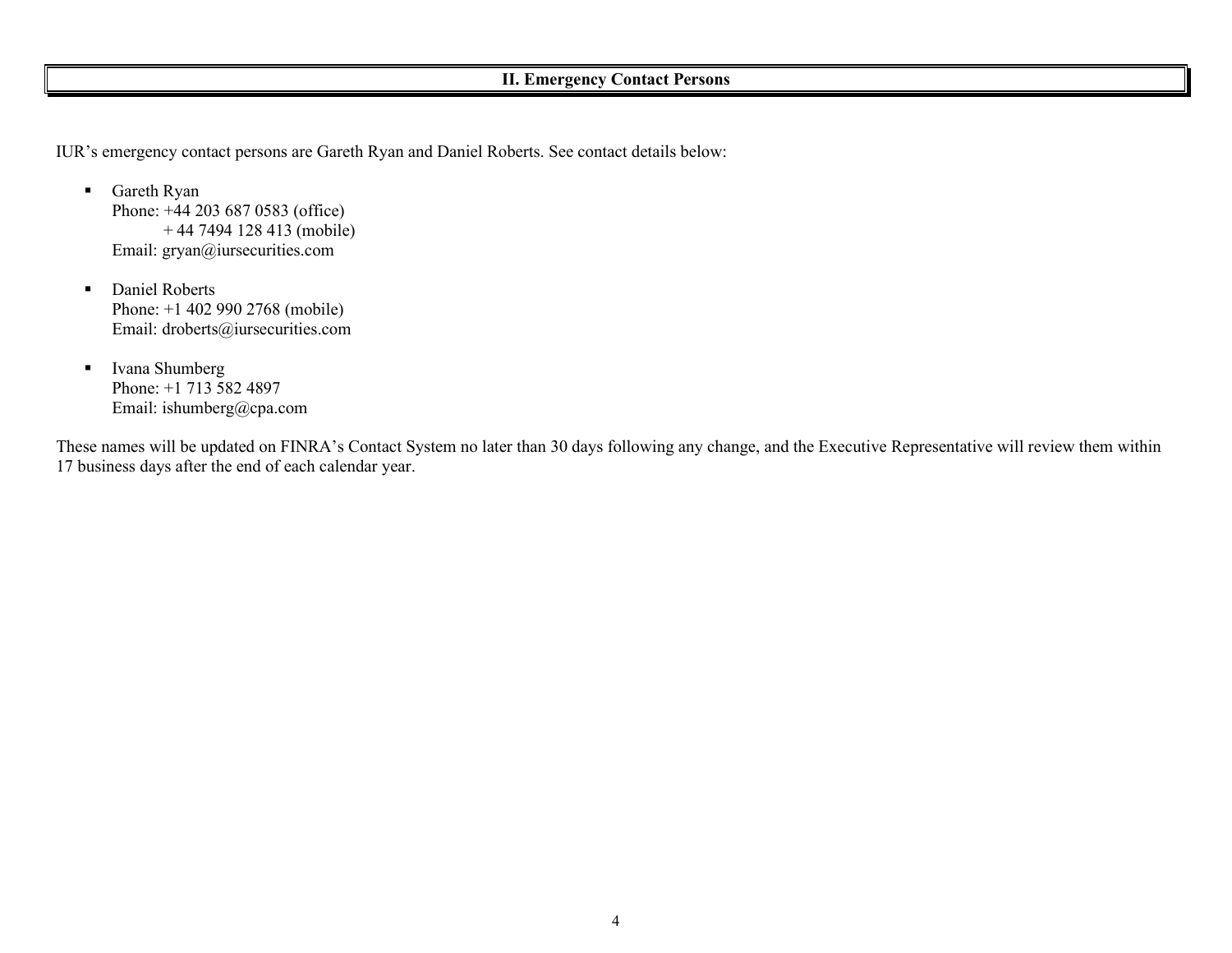# **III. Firm Policy**

<span id="page-4-0"></span>The Firm's policy is to respond to a Significant Business Disruption ("SBD") by safeguarding employees' lives and firm property, making a financial and operational assessment, quickly recovering and resuming operations, protecting all of the Firm's books and records, and allowing its customers to transact business.

# **Significant Business Disruptions (SBDs)**

The plan anticipates two kinds of SBDs: internal and external. Internal SBDs affect only the Firm's ability to communicate and do business, such as a fire in the building. External SBDs prevent the operation of the securities markets or impact a number of firms, such as a terrorist attack, a city flood, or a wide-scale, regional disruption. The Firm's response to an external SBD relies more heavily on other organizations and systems, especially on the capabilities of the area's utility companies and municipal authorities.

# **Approval and Execution Authority**

The Firm's CCO is responsible for approving the Business Continuity Plan ("BCP") plan and for conducting the required annual review. The CCO also has the authority to execute this BCP.

#### **Plan Location and Access**

The Firm maintains copies of its BCP plan and the annual reviews, and the changes that have been made to it for inspection. The Firm will give the FINRA District Office a copy of the plan upon request. An electronic copy of the plan is located on the file server in the BCP file.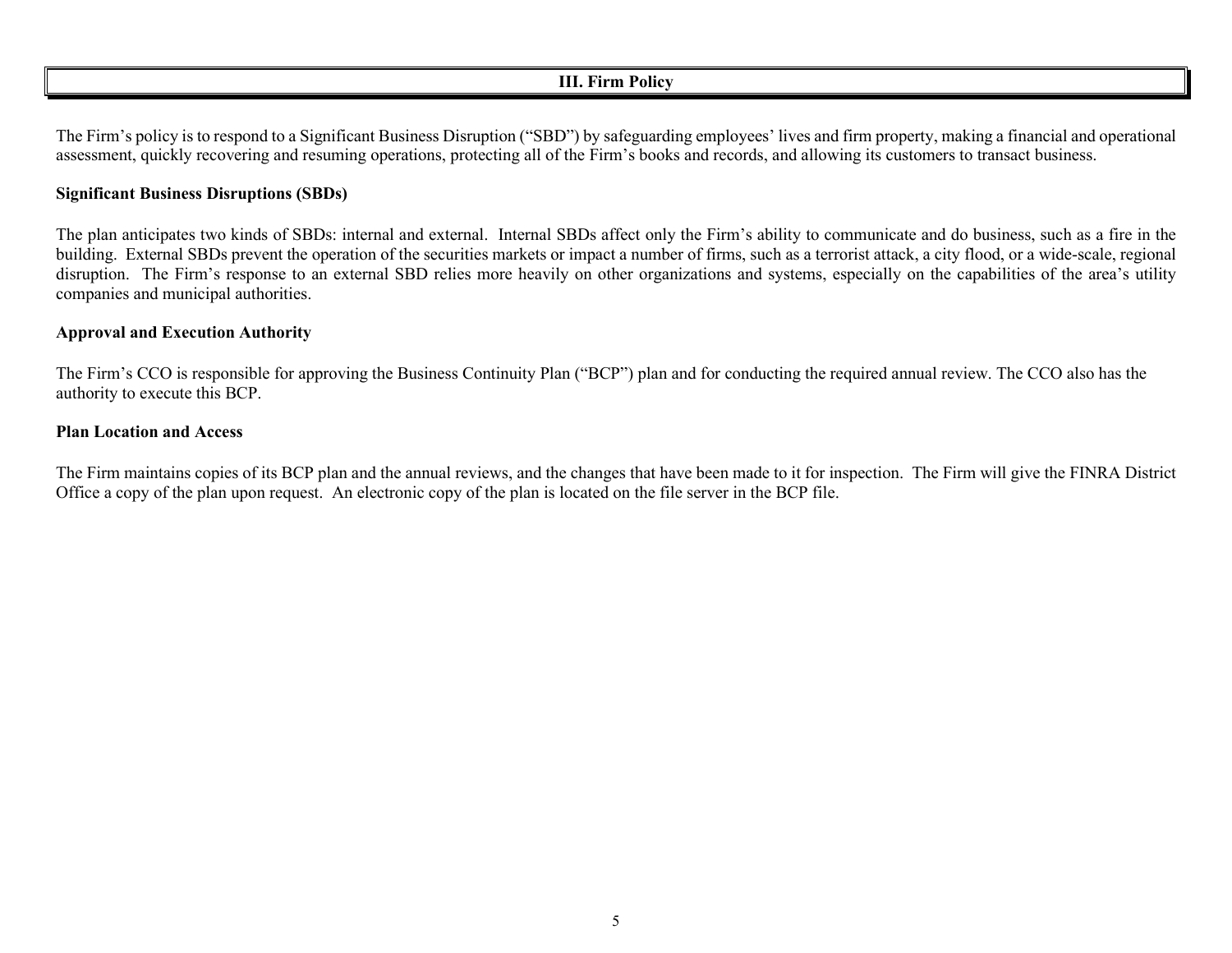# **IV. Direct Data Back-Up**

<span id="page-5-0"></span>The Firm will maintain its records (hardcopy and electronic) at its main office. Ryan is responsible for the maintenance of the books and records and compliance records. Client records will be maintained by the Firm's London OSJ.

The Firm will maintain the following document types and forms: exception reports, purchase and sales blotters, client account records, written and electronic correspondence, and related documents required by Rule 17a-3 and Rule 17a-4 of the Exchange Act. Hard copy documents received will be filed in a locked, secure location, after they have been scanned and filed electronically to a password protected on-site server in a non-editable, non-rewritable format. Any hard copy documents will be scanned daily and stored on this server

In the event of an internal or external SBD that causes the loss of paper records, the Firm will recover them from the electronic backups either from its existing file servers if they are accessible or from back-ups. If the primary site is inoperable, the Firm will continue operations from the alternate location shown on p. 3 of this BCP. For the loss of electronic records, the Firm will either physically recover the storage media or electronically recover data from the back-up site, or, if the primary site is inoperable, continue operations from an alternate location.

The Firm will use Microsoft Office 365 for electronic storage compliance services. Microsoft Office will have the ability to archive all messages sent to or originating from the Firm's domain name(s). The Firm's email messages will be automatically captured prior to delivery and will be saved in a Write-Once-Read-Many ("WORM") format.

The Firm will also use Microsoft Office to store certain records electronically, which will also be saved in a WORM compliant format. Customer account records, trade blotters and account statements will be stored on its clearing firm platform in a 17a-4 compliant manner.

The Firm's electronic systems and databases will be managed by the CCO in consultation with appropriate third-party vendors.

The Firm's accounts are carried by its clearing firm, IB, and if a disruption prevents the Firm's access to customer funds, the customer would be given direct contact to IB for any access or transaction that is needed. Checks and security delivery will always be handled by the clearing firm, so the Firm's disruption would not affect the customer's ability to access or deposit money or securities.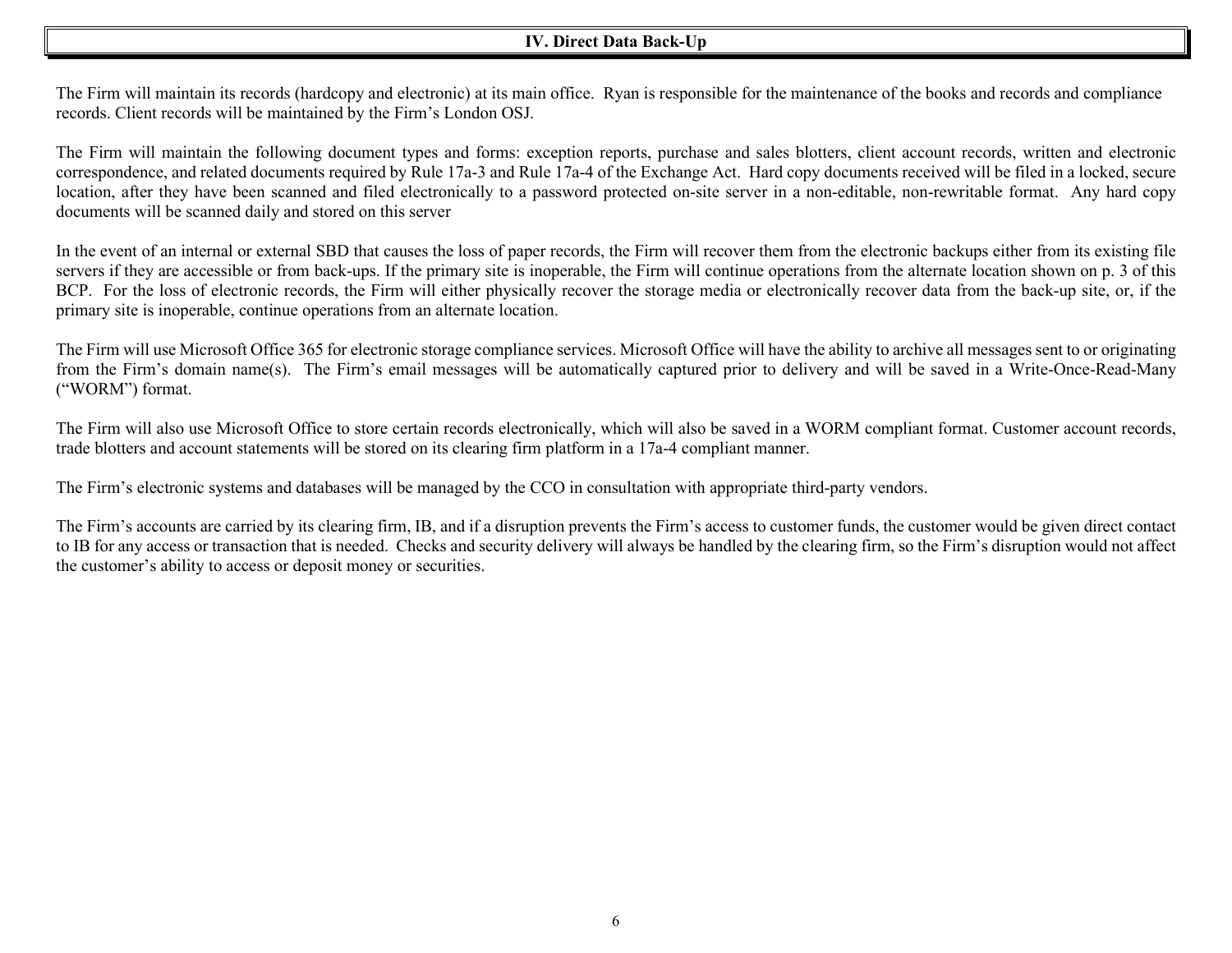## <span id="page-6-0"></span>**V. Financial and Operational Assessments**

#### **Operational Risk**

In the event of an SBD, the Firm will immediately identify what means will permit it to communicate with its clients, employees, critical business constituents, critical banks, critical counter-parties, and regulators. Although the effects of an SBD will determine the means of alternative communication, the communications options the Firm will employ will include telephone voice mail, text messages and secure e-mail. In addition, the Firm will retrieve its key activity records as described in the section above, Data Back-Up and Recovery.

#### **Financial and Credit Risk**

In the event of an SBD, the Firm will determine the value and liquidity of the Firm's investments and other assets to evaluate our ability to continue to fund its operations and remain in capital compliance. The Firm will contact its critical banks to apprise them of the Firm's financial status. If the Firm determines that it may be unable to meet its obligations to those counter-parties or otherwise continue to fund its operations, the Firm will request additional financing from the Firm's bank or other credit sources to fulfill the Firm's obligations to the Firm's customers and vendors. If the Firm cannot remedy a capital deficiency, it will file appropriate notices with its regulators and immediately take appropriate steps, including directing its customers to another qualified broker-dealer to complete any remaining contractual services related to securities business.

#### **Customer Access to Funds and Securities**

The Firm introduces accounts and does not maintain custody of customers' funds or securities. In the event of an internal or external SBD, if telephone service is available, the Firm's registered persons will take customer orders or instructions and contact any appropriate parties on their behalf. The Firm will make this information available to customers through its disclosure policy.

If SIPC determines that the Firm is unable to meet its obligations to its customers or if its liabilities exceed its assets in violation of Securities Exchange Act Rule 15c3-1, SIPC may seek to appoint a trustee to disburse the assets to customers. The Firm will assist SIPC and the trustee by providing any books and records identifying customer accounts subject to SIPC regulation.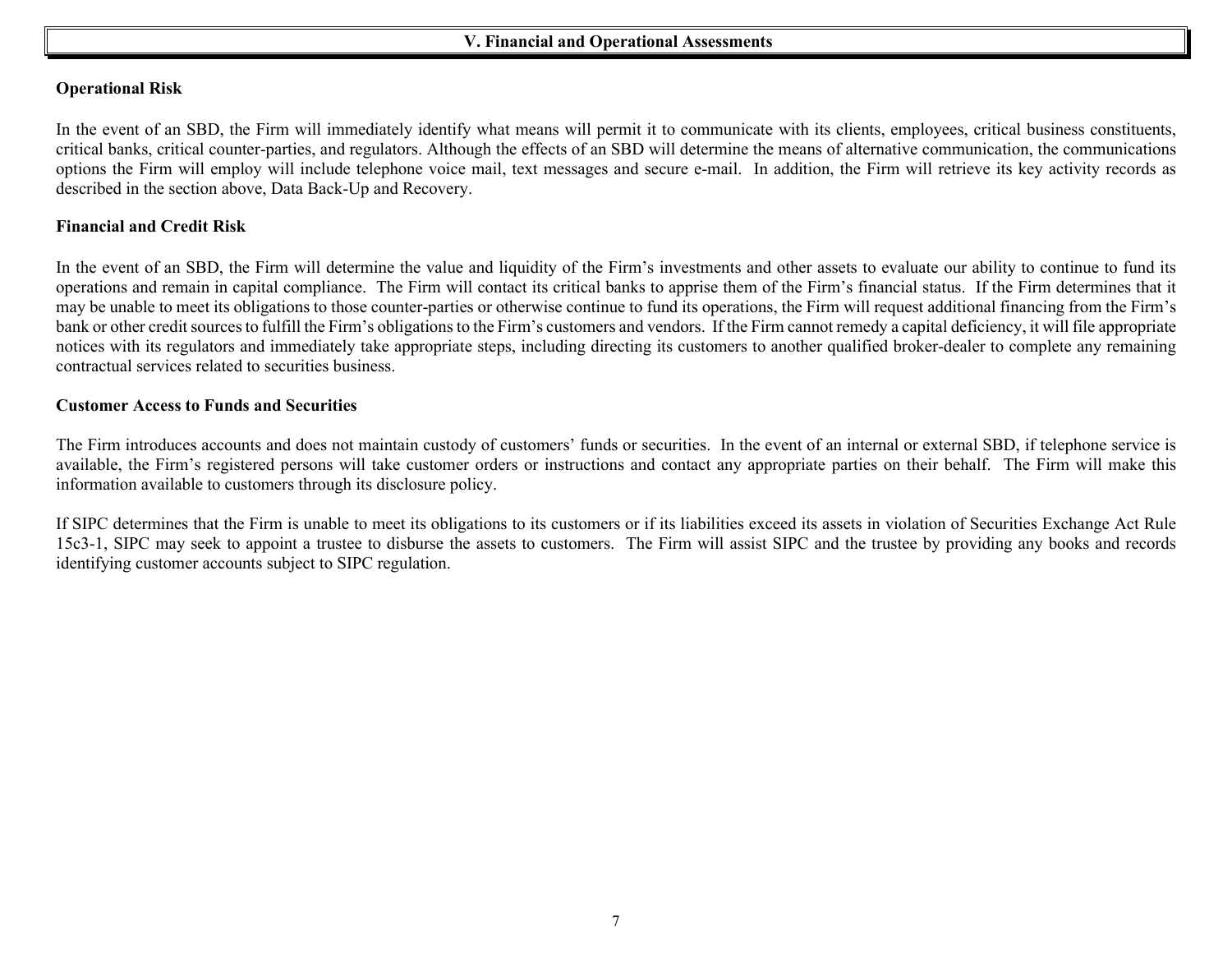# **VI. Mission Critical Systems**

<span id="page-7-0"></span>The Firm's "mission critical systems" are those that ensure prompt and accurate processing of customer orders and the maintenance of customer accounts. All physical documents are maintained electronically or in hard copy format.

The Firm has primary responsibility for establishing and maintaining its business relationships with customers and has sole responsibility for its mission critical function of acting as the introducing broker.

Recovery-time objectives provide concrete goals to plan for and test against. They are not, however, hard and fast deadlines that must be met in every emergency situation, and various external factors surrounding a disruption, such as time of day, scope of disruption, and status of critical infrastructure—particularly telecommunications—can affect actual recovery times. Recovery refers to the restoration of critical infrastructure and facilities after a wide-scale disruption; resumption refers to the capacity to accept and process new transactions after a wide-scale disruption. The Firm has the following SBD recovery time and resumption objectives: recovery time period of 12 hours and resumption time of the next business day.

#### **The Firm's Mission Critical Systems**

#### **Order Taking**

The Firm intends on receiving orders from customers via online, email, phone or in-person. During an SBD, either internal or external, the Firm will continue to take orders through any of these methods that are available and reliable, and, as communications permit, it will inform customers when communications become available to tell them what alternatives they have to send their orders to us.

# **Order-Entry**

The Firm's customers will have the ability to call IB directly with their orders directly in the event the Firm or any of its associated persons is unable to enter a customer order. In the event of an internal SBD, electronic copies of these documents will be easily accessible. In the event of an external SBD, the Firm directs all customers to the clearing firm in order to eliminate any disruptions in order entries.

The Firm will maintain a list of its customers that it is currently engaged with so that they can be contacted during an SBD, either internal or external. The Firm will continue to transact business through the normal methods that are available and reliable, and in addition, as communications permit, it will inform customers when communications become available to tell them what alternatives they have to communicate and to transact business.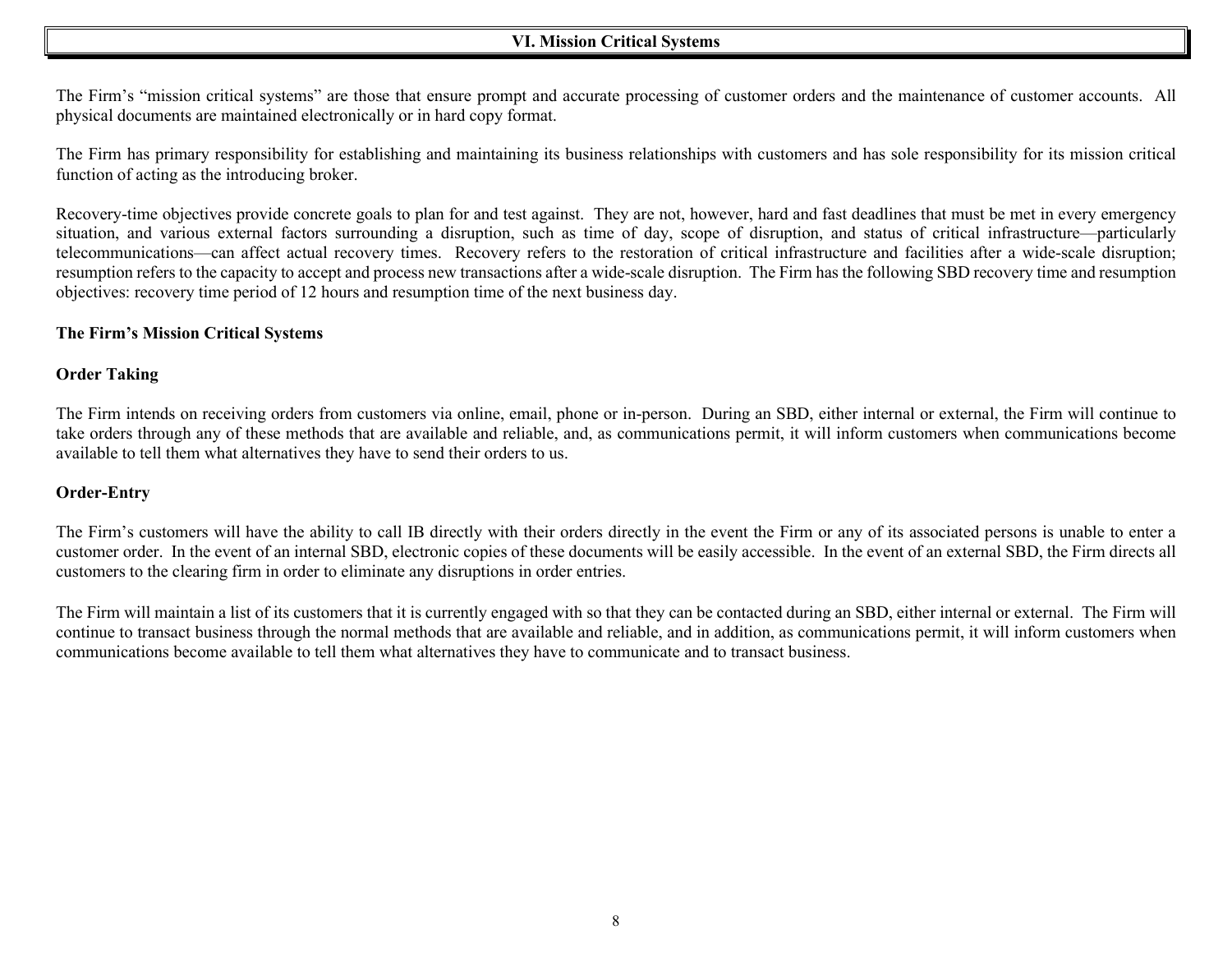#### <span id="page-8-0"></span>**Business Constituents**

The Firm will contact its critical business constituents (businesses with which the Firm has an ongoing commercial relationship in support of its operating activities, such as vendors providing the Firm critical services), and determine the extent to which the Firm can continue its business relationship with them in light of the internal or external SBD. The Firm will quickly establish alternative arrangements if a business constituent can no longer provide the needed goods or services when the Firm needs them because of a SBD to them or the Firm.

The Firm's major suppliers are:

**Interactive Brokers** One Pickwick Plaza Greenwich, CT 06830 Main 203 618 5800

#### **Sales Force**

Salesforce Tower 415 Mission Street, 3rd Floor San Francisco, CA 94105 Main: 415-901-7000

Level 1 Atrium A, Sandyford Business Park, Dublin 18, Ireland [Phone:](https://www.google.com/search?rlz=1C1VFKB_enUS657US657&site=async/lcl_akp&q=slalesforce+phone&ludocid=5907759547209868648&sa=X&ved=2ahUKEwifoo3s5onfAhXsRt8KHdOWDz8Q6BMwBXoECAEQHQ) +353 1 440 3500

# **Microsoft Office 365 (Emails)**

**17a-4, LLC (Third Party Downloader)** Douglas Weeden [dweeden@17a-4.com](mailto:dweeden@17a-4.com)

#### **Banks**

In the case of an SBD, the Firm will contact its bank to determine if they can continue to communicate with the Firm and provide the Firm with access to financial funds required in light of the internal or external SBD. The bank maintaining the Firm's operating account is Citi. If the Firm's bank is unable to provide access to funding and/or financing, the Firm will seek alternative means immediately.

# **Counterparties**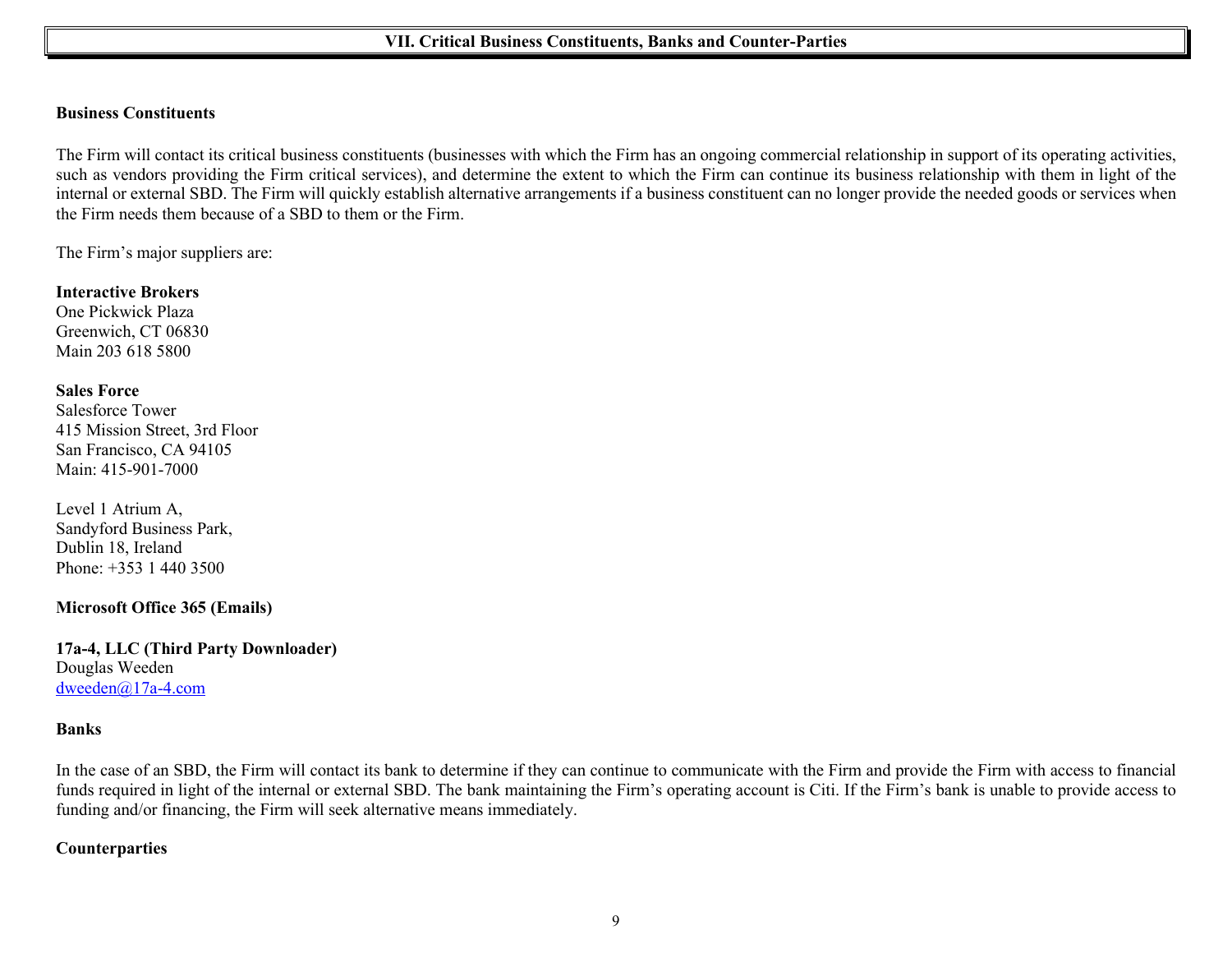In the case of an SBD, the Firm will contact its critical counterparties to determine if the Firm will be able to carry out its transactions with them in light of the internal or external SBD. Where the transactions cannot be completed, the Firm will work with its clearing firm or contact those counterparties directly to make alternative arrangements to complete those transactions as soon as possible.

.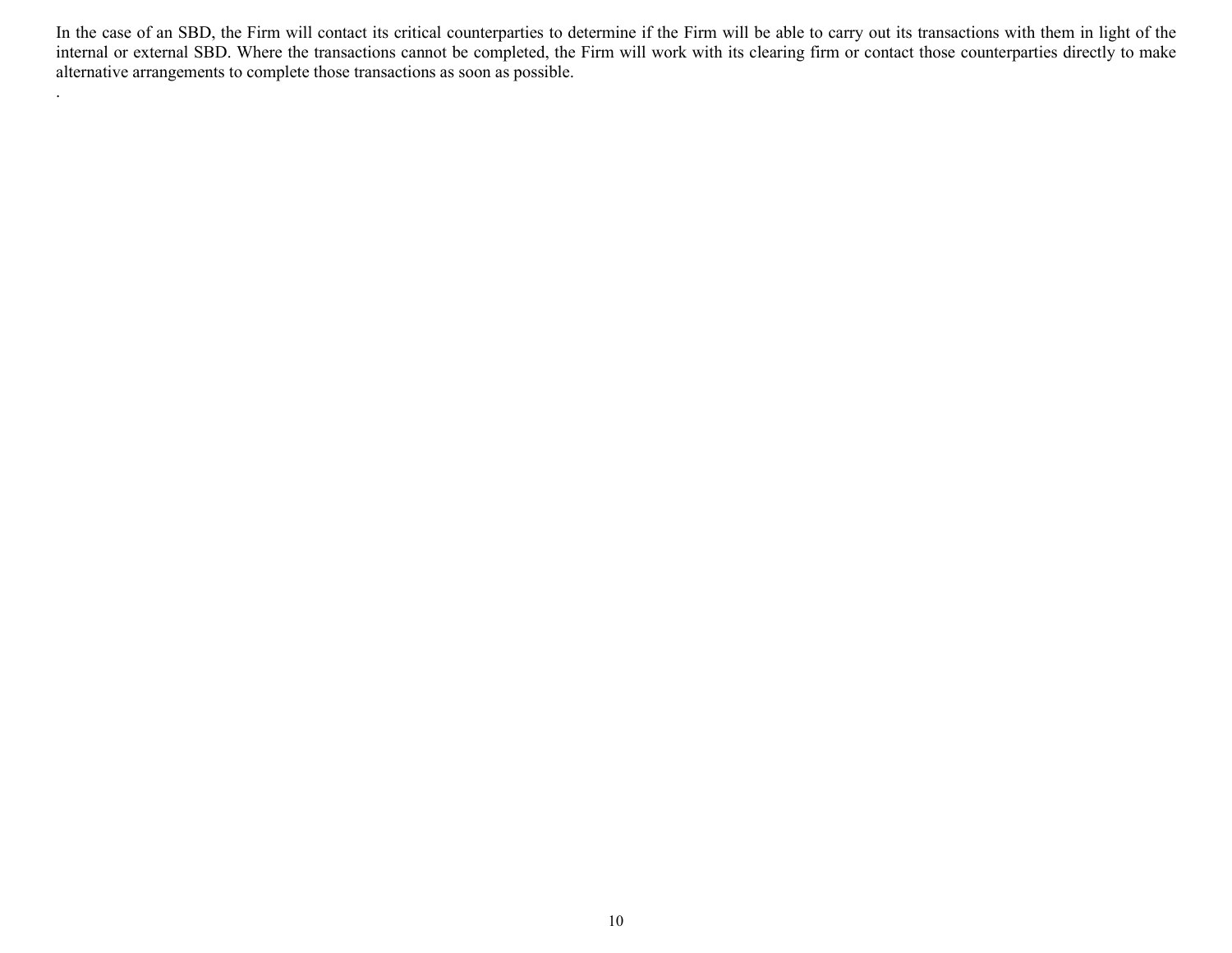## <span id="page-10-1"></span><span id="page-10-0"></span>**Customers**

The Firm will communicate with customers using the telephone, fax, email, and in person during visits at the Firm. In the event of an SBD, the Firm will assess which means of communication are still available to the Firm, and use the means closest in speed and form (written or oral) to the means that have been used in the past to communicate with the other party. For example, if the Firm has communicated with a party by e-mail but the Internet is unavailable, the Firm will call them on the telephone and follow up where a record is needed with paper copy in the U.S. mail.

# **Employees**

The Firm communicates with its employees using the telephone, email, and in person. In the event of an SBD, the Firm will assess which means of communication are still available, and use the means closest in speed and form (written or oral) to the means that have been used in the past to communicate with the other party. The Firm will also employ a call tree so that when the employment roster exceeds the initial two individuals, so that senior management can reach all employees quickly during an SBD. The call tree includes all staff home and office phone numbers. The Firm has identified persons, recorded internally, who live near each other and may reach each other in person. The person to invoke use of the call tree is Ryan.

# **Regulators and Regulatory Reporting**

The Firm will communicate with regulators using the telephone, fax, U.S. mail, and in person. In the event of an SBD, the Firm will assess which means of communication is still available, and use the means closest in speed and form. The Firm will be subject to regulation by FINRA, SEC and states.<sup>[1](#page-10-1)</sup> The Firm will file reports with its regulators using paper copies in the U.S. mail, and electronically using fax, and the Internet. In the event of an SBD, the Firm will check with the SEC and FINRA to determine which means of filing are still available to it, and use the means closest in speed and form (written or oral) to its previous filing method. In the event that the Firm cannot contact its regulators, it will continue to file required reports using the communication means available to the Firm.

<sup>&</sup>lt;sup>1</sup> The Financial Industry Regulatory Authority (FINRA) is the largest non-governmental regulatory organization for securities brokers and dealers doing business in the United States. FINRA was created through the consolidation of NASD and the member regulation, enforcement and arbitration operations of the New York Stock Exchange. The consolidation, which was announced on November 28, 2006 and approved by the Securities and Exchange Commission on July 26, 2007, became effective July 30, 2007.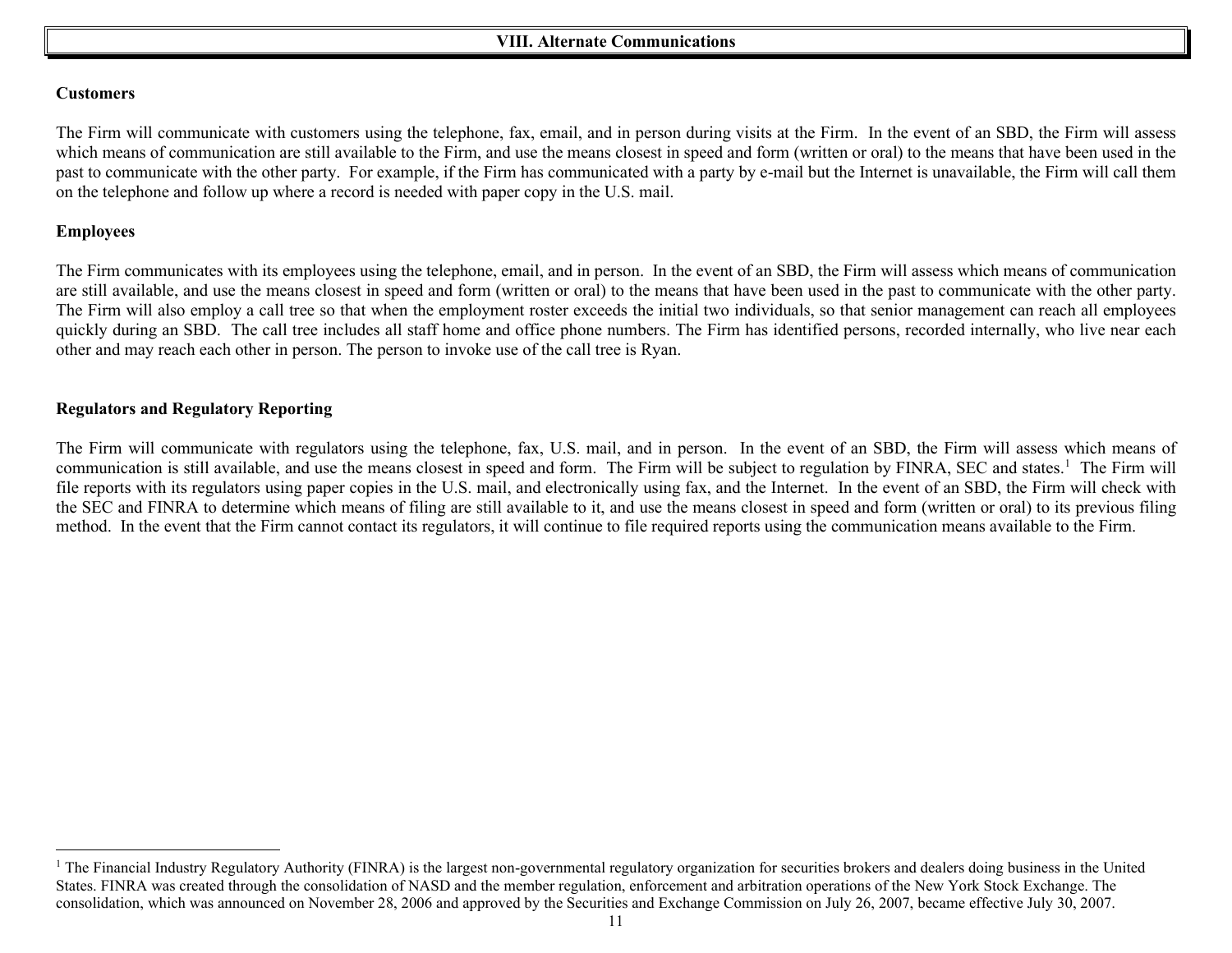# List of Regulators and Reporting Agencies

FINRA New York District 10 One World Financial Center 200 Liberty Street New York, NY 10006 USA Phone: +1 (212)858-4000 Fax:  $+ 1$  (212) 858-4189

SEC New York Regional Office 200 Vesey Street, Suite 400 New York, NY 10281 USA Phone:  $+ 1$  (212) 336-1100 e-mail: <u>newyork@sec.gov</u>

SEC Headquarters 100 F Street, NE Washington, DC 20549 USA Phone: +1 (202) 942-8088 e-mail: [help@sec.gov](mailto:help@sec.gov)

<span id="page-11-0"></span>New York Office of the Attorney General Investor Protection Bureau 28 Liberty Street New York, NY 10005 USA Phone: (212) 416-8222 Fax: (212) 416-8816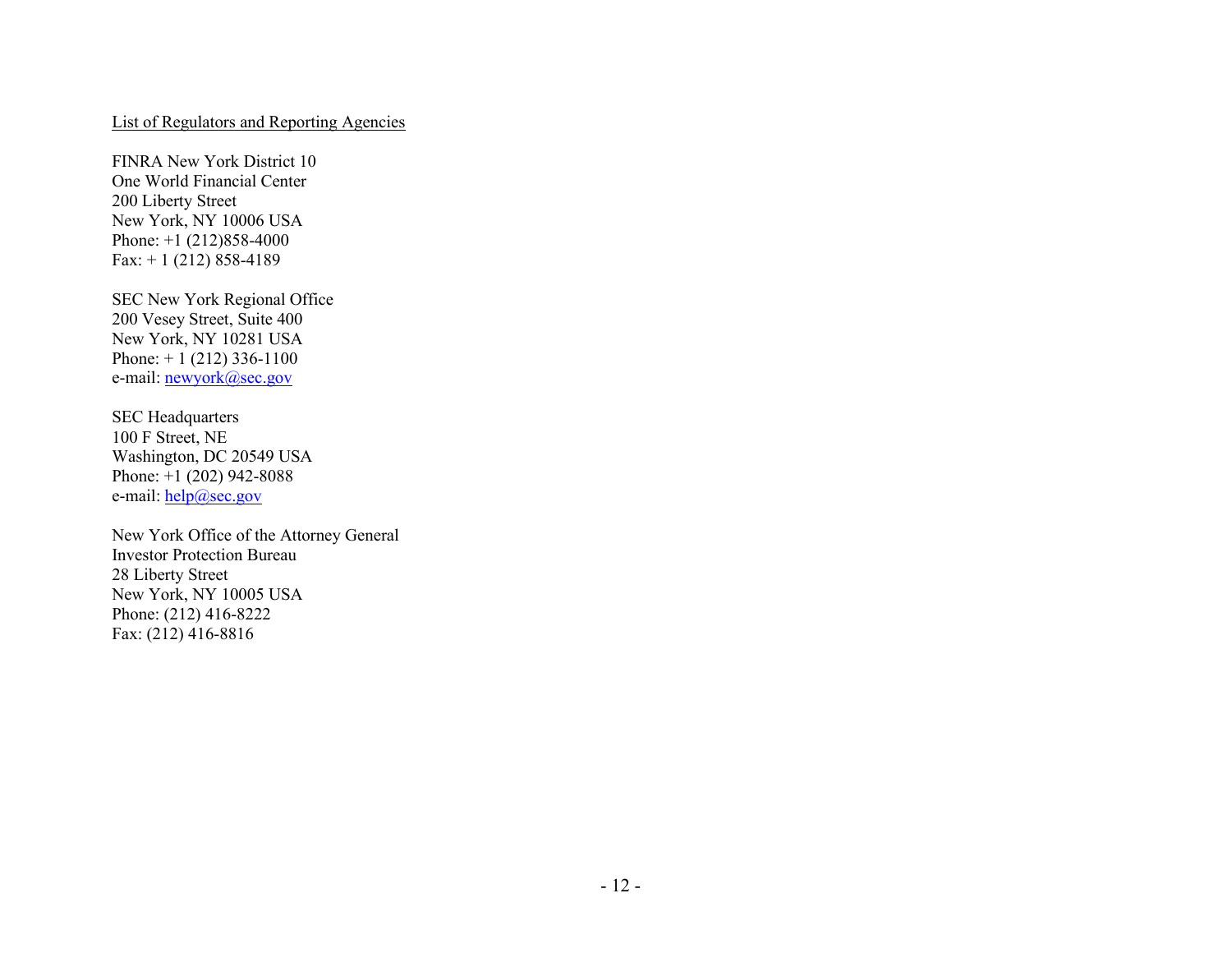The following is the Firm's disclosure statement that will be provided to clients initially, annually and upon request:

IUR has developed a Business Continuity Plan ("BCP") detailing how our firm will respond to events that significantly disrupt our business.

# **Business Continuity Plan**

Since the timing and impact of disasters and disruptions are unpredictable, our firm has an obligation to prepare for unforeseen events as they occur. Our BCP is designed to permit our firm to resume operations in a reasonable amount of time at a secure remote location, given the scope and severity of a major event.

# **Varying Disruptions**

If a business disruption affects only our firm or a specific building within our firm, we will transfer our operations to a local worksite. In a disruption affecting our business district, city, or region, we will transfer our operations to an alternate worksite outside of the affected area. In either situation, we plan to continue conducting business and notify our clients how to contact us through a voice message reached via our main phone number.

In order to accommodate our recovery time objective, telephone service will continue and normal work processes will resume at the alternate worksite. Recovery times may vary depending on the nature and severity of the disruption; however, our recovery time objective for mission critical operations is 0-72 hours. If the significant business disruption is so severe that it prevents us from conducting business, we will update our voice message.

# **Contacting Us**

<span id="page-12-0"></span>At a minimum, IUR business continuity plan is reviewed and updated on an annual basis. Additionally, our primary internal and external application providers periodically conduct testing of their own back-up capabilities to ensure that, in the event of an emergency or significant business disruption, they will be able to provide us with the critical information and applications we need to continue or promptly resume our business. Our business continuity plan is designed to allow us to continue to provide the quality service you have come to expect from IUR.